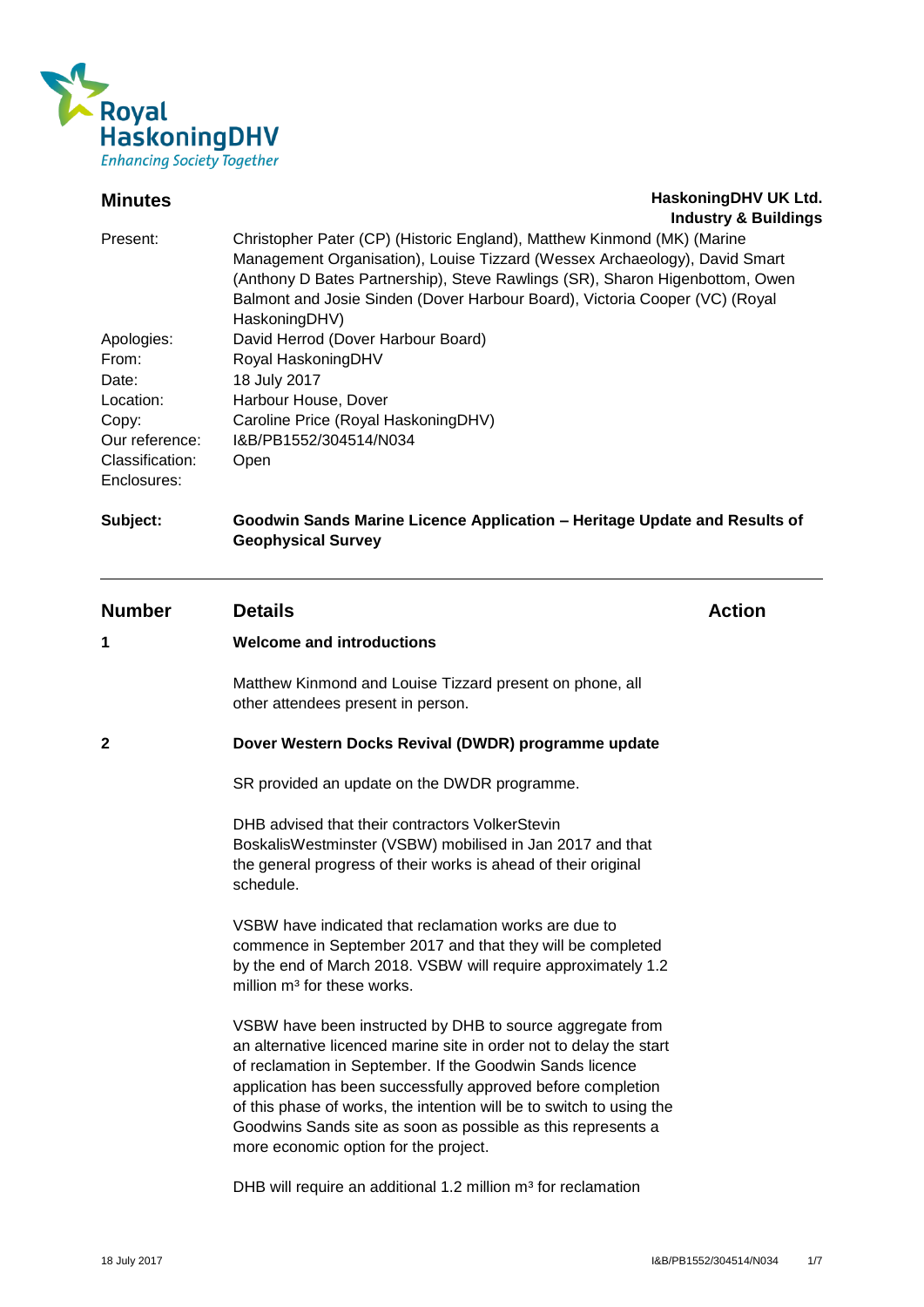

works to infill Granville Dock, the Tidal Basin and part of the Wick Channel during a further phase of the DWDR project which will commence in 2019.

VC provided an update on the archaeological discoveries reported through the protocol and the excavation of the navigation cut.

CP queried the location and condition of the anchors reported through the protocol. VC confirmed that these were stored in a secure quay area adjacent to the Cruise Terminal and that the anchors were in good condition.

# **3 Results of 2017 geophysical survey and assessment by Wessex Archaeology**

VC presented the results of the geophysical data assessment undertaken by Wessex Archaeology:

- 0 anomalies of anthropogenic origin of archaeological interest
- 305 anomalies of uncertain origin of possible archaeological interest
- 1 historic record of possible archaeological interest with no corresponding geophysical anomaly (7006 as recorded in the ES)
- 9 anomalies of uncertain origin of possible archaeological interest but outside vertical footprint (below 2.5m depth)
- Anomalies are concentrated along the western edge of the overall survey area where sand coverage is lower
- The comparison of bathymetric data from 2015 and 2017 surveys shows that:
	- o the edge of the central and southern portion of the sandbank has moved in excess of 70 m to the east
	- o the northern edge of the bank has shifted westwards into the proposed dredge area
	- o sands levels within parts of the northern area have risen by as much as 10m

#### **4 Proposed mitigation measures and approach to dredging**

Archaeological Exclusion Zones (AEZs)

- no new AEZs have been recommended
- existing AEZs (50m around 7006 and 100m around the recorded location of *Britannia*) as specified in the ES and in the draft Written Scheme of Investigation (WSI) recommended for removal for following reasons:
	- o the original descriptions of both do not provide

VC to update draft WSI to include details of revised mitigation measures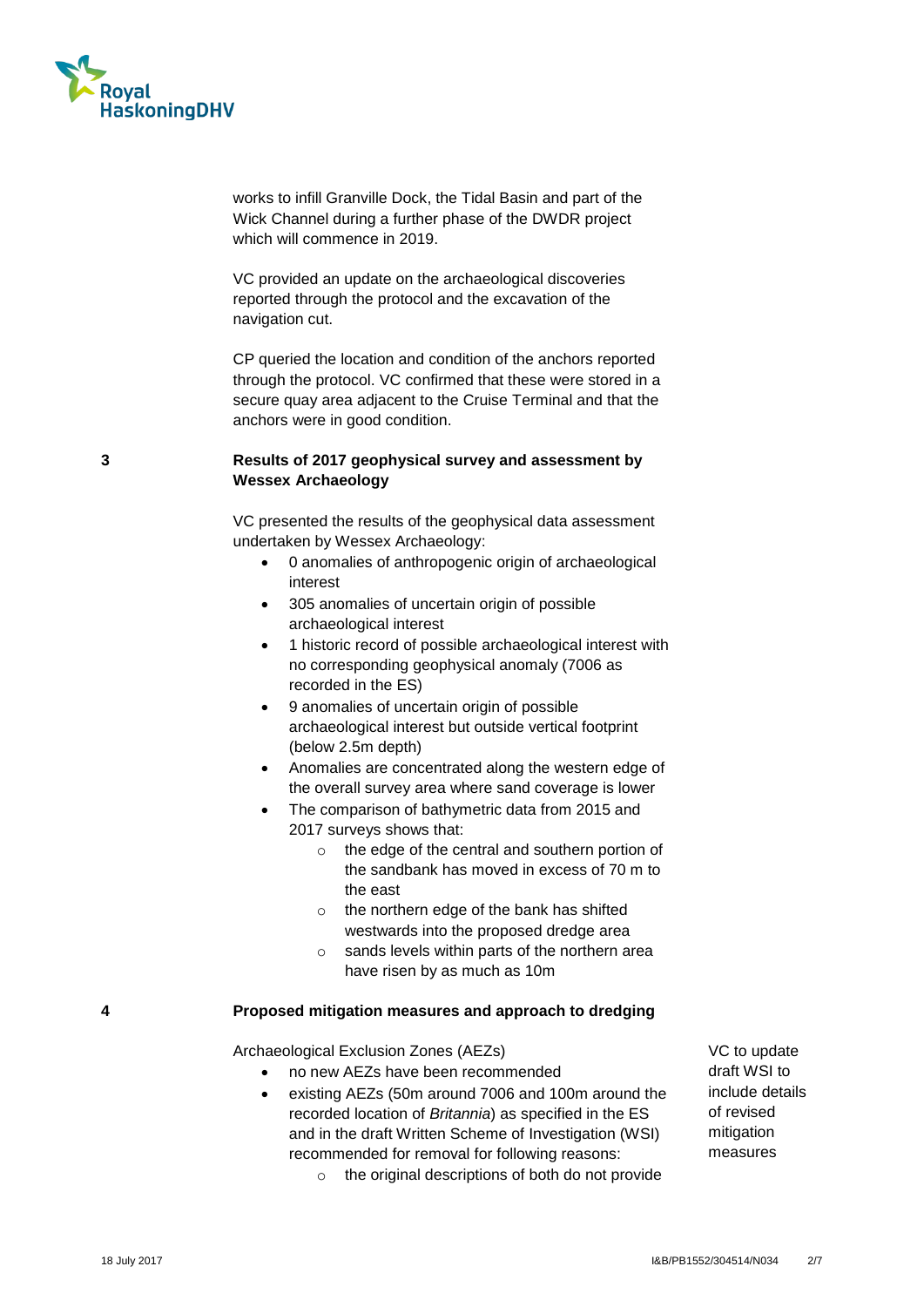

substantiated information to confirm that archaeological material has ever been physically recorded at these locations

- o nothing has been seen at these locations in repeated surveys by the UKHO
- o nothing was seen at these locations in the 2015 or 2017 data
- o a single magnetic anomaly of 98nT is located within the proposed dredge area within the 100m *Britannia* AEZ and this will be avoided (see Precautionary Exclusion Zones (PEZs) below)
- CP confirmed that there is no archaeological reason to retain the AEZs although DHB may wish to retain them for operational reasons
- SR confirmed that DHB would retain them as PEZs for operational purposes

#### PEZs

- Wessex Archaeology recommended avoiding each of the 305 anomalies of uncertain origin of possible archaeological interest
- As set out in the draft WSI it has previously been established that a 25m PEZ around the extent of each anomaly would be implemented
- DHB confirmed that a 25m PEZ around each of the anomalies would be implemented and fully avoided during dredging. This will inform targeting of dredging within areas free from PEZs
- CP queried if any of the anomalies/PEZs coalesce to show areas of archaeological potential. VC confirmed that there are areas along the western edge where several anomalies are grouped in fairly close proximity but that this area will be avoided with a focus on areas to the north and east where sand levels are deeper.
- CP queried the location of the group of O2 anomalies seen in the geophysical data below 2.5m. VC confirmed that this group is located adjacent to the north eastern edge within the survey area buffer (with the exception of 7317 which is located just inside the proposed dredge area)
- CP requested that the updated WSI include a sequence of illustrations showing the detail of the different areas to inform understanding of how these anomalies are grouped

Protocol for Archaeological Discoveries

- CP queried if Boskalis Westminster are part of BMAPA
- MK believed that they are not part of BMAPA although

VC to provide scope of mitigation for CP highlighting areas in the draft WSI which will be updated.

VC to consult with colleagues on the updated requirements for the PMP to inform the updated WSI.

DHB to prepare a drawing showing details of proposed dredging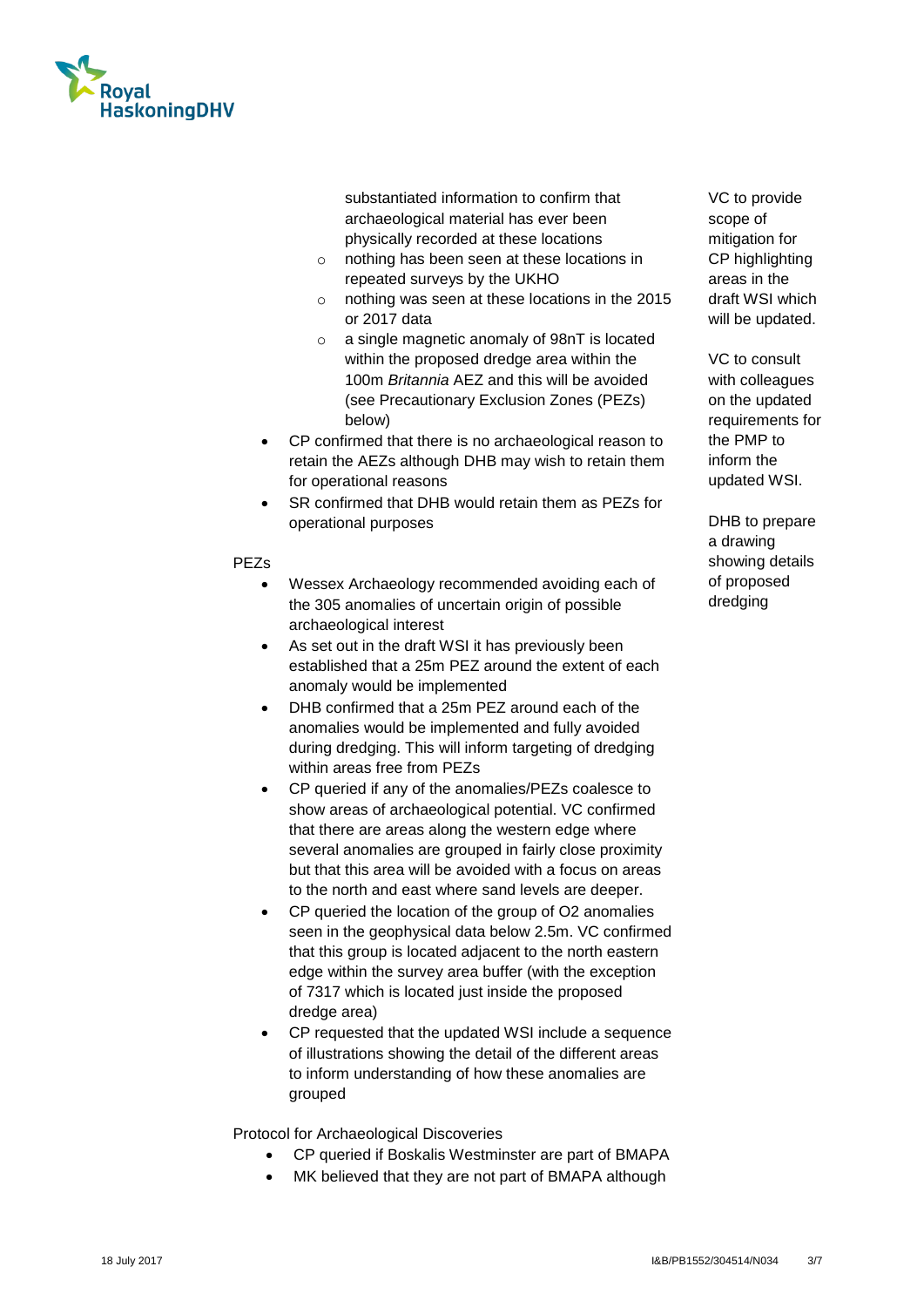

they are required to adhere to the Marine Aggregate Industry Protocol as part of their Marine Licence conditions for their licenced areas.

#### Monitoring

- The Preliminary Monitoring Plan (PMP) and existing draft WSI prepared by Royal HaskoningDHV anticipated MBES survey before and after each phase of dredging across an area comprising the dredge area, a 1km buffer (which incorporates the site of the protected wreck *Admiral Gardner*), the Zone of Influence (defined in the ES as the maximum extent of influence of physical processes) and the locations of the protected wrecks *Restoration* and *Northumberland*.
- MK believed that the MMO comments on the PMP included a request for backscatter also to be assessed within the dredged areas only either pre-or post- each phase of dredging. VC will consult colleagues to obtain details of an updated PMP to inform the updated WSI
- MK confirmed that EMS data will be required as a condition on the Marine Licence if granted to monitor vessel movements
- On-board monitoring will be through the means of an on-board observer to support the implementation of the protocol as set out in the draft WSI
- Discharge monitoring will comprise periodic monitoring visits by the archaeological contractor to support the implementation of the protocol

CP requested that in advance of the draft WSI being updated it would be useful for VC to provide a scope of mitigation highlighting the areas which will be amended in the draft WSI.

CP asked if further visual inspection of any of the anomalies was being carried out as previously suggested. VC confirmed that ROV survey was not being carried out:

- Conditions on the Goodwin Sands would impede the applicability of survey due to restricted visibility
- The majority of the anomalies are buried so would require intrusive excavation to investigate them
- DHB have confirmed that each anomaly will be avoided through the application of PEZs

CP requested, and DHB agreed, to produce a drawing, as part of the response to technical questions raised, which details concisely:

- Overall volume needed for the project
- Proposed dredge plot area
- Depth of dredge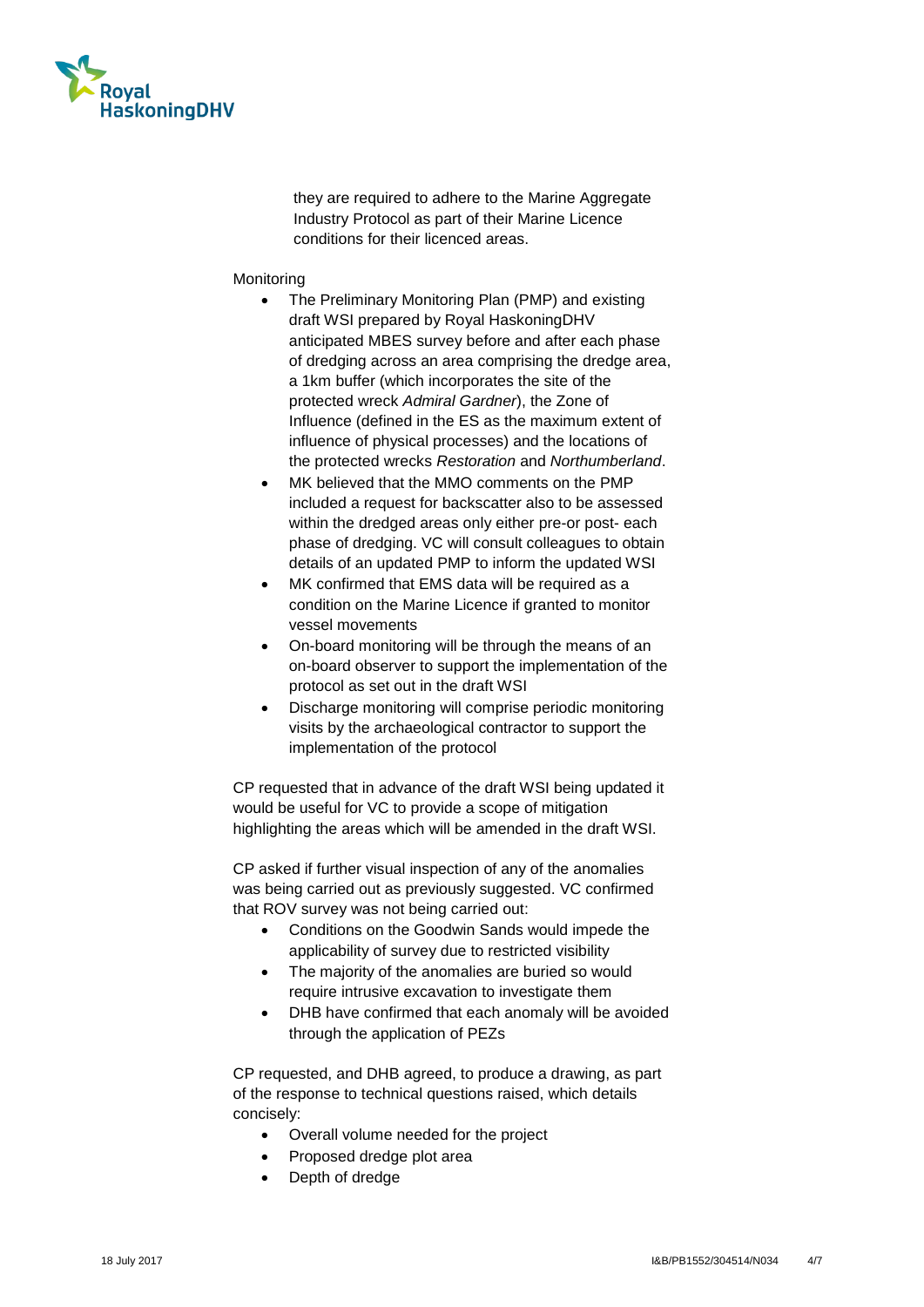

- Details of pre and post dredge geophysical survey areas
- Details of PEZs

### **5 Goodwin Sands SOS independent review of data**

VC explained that DHB have made the raw data available to Goodwin Sands SOS.

MK confirmed that they will consider any submission relating to any further work undertaken by Goodwin Sands SOS to review the data as they would consider any advice from the public as a consultee.

CP confirmed that HE would provide advice to the MMO under their role as the MMOs statutory advisor on the historic environment if requested to comment as part of the formal process.

When asked how Historic England would view any  $3<sup>rd</sup>$  party interpretation of the raw data CP advised that they would only consider an interpretive report produced as part of any licence application which had considered good stewardship and was in line with good environmental practice.

VC explained that the larger number of anomalies reported by Clintons in comparison to the Wessex interpretation (771 in total) is due to the fact that anomalies have not been grouped. LT explained how Wessex pick anomalies representing seabed features (i.e. an MBES, sidescan sonar and magnetometer anomaly all associated with the same feature would be presented as a single anomaly, whereas Clintons report each anomaly individually). LT also suggested that several anomalies have not been picked as they are not archaeological e.g. where a small magnetic anomaly is considered to represent background geological variation).

Wessex Archaeology have kept a detailed list of which anomalies picked by Clintons they have not included and, in order to provide maximum detail to support the MMO decision making progress this list will be included with the updated technical report.

The focus will be on supporting the identification of the anomaly free areas as this will be the focus for DWDR dredging.

If an alternative report is provided by Goodwin Sands SOS then DHB can arrange for a further meeting (with MMO, Historic England (as the MMO's Specialist Advisor), Wessex Archaeology and Royal HaskoningDHV) to discuss the results

DHB to discuss potential for submitting draft technical report/short note outlining results to Goodwin Sands SOS.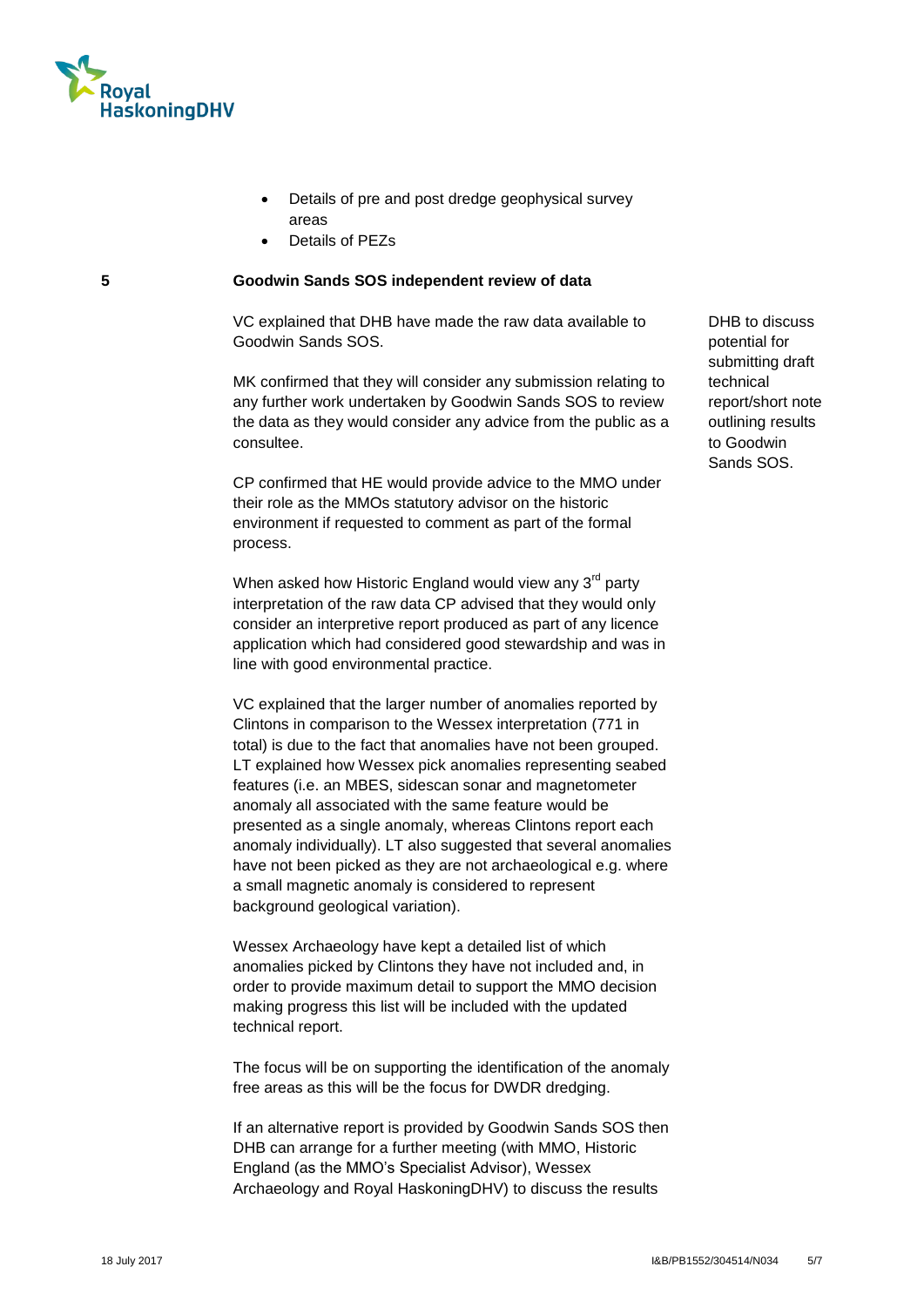

in comparison to the existing interpretations if warranted.

# **6 Responses to last round of public consultation and Further Information Report**

VC informed CP that the answers to questions asked previously would be provided in the upcoming FEIR submission but that, where relevant, updated information would be included to demonstrate how the 2017 geophysical survey provides more detailed evidence.

CP confirmed that complete clarity is essential and any information should be communicated as appropriate to the key points addressed through the updated WSI.

#### **7 Confirmation of areas of agreement and next steps**

#### **Key Conclusion:**

Following a detailed examination of the geophysical data assessment undertaken by Wessex Archaeology, DHB can identify an area within the overall survey area where there are no identified anomalies. DHB anticipate that, in order to provide the required quantities of material for the project, dredging will involve only a shallow layer (c. 0.3m - 0.9m deep) suitable for extraction of sand by TSHD (Trailing Suction Hopper Dredger). This area will be quantified and a illustration of this area will be attached to the final version of these minutes.

DHB stated that they would want to re-visit the dredging dates specified in the original application to fit in with programmed construction dates. MK confirmed that this would need to be in line with the formal process and consider any impacts on the relevant receptors.

Minutes (this document) from the meeting will be provided as soon as possible to ensure full understanding of areas of agreement and next steps.

MK asked if DHB consent to these minutes being placed on the public register. SR and SH consented. This will also help to inform Goodwin Sands SOS and any other interested parties.

CP confirmed that if submission of revised documents to MMO would occur by 08/08 there would be no opportunity to review and offer any additional comments in the time available.

Submission of the FEIR is expected  $8<sup>th</sup>$  August. Following the MMOs validation Historic England can expect to receive information from the MMO week commencing  $14<sup>th</sup>$  August. The public notice will go out 17<sup>th</sup> August which commences the 42